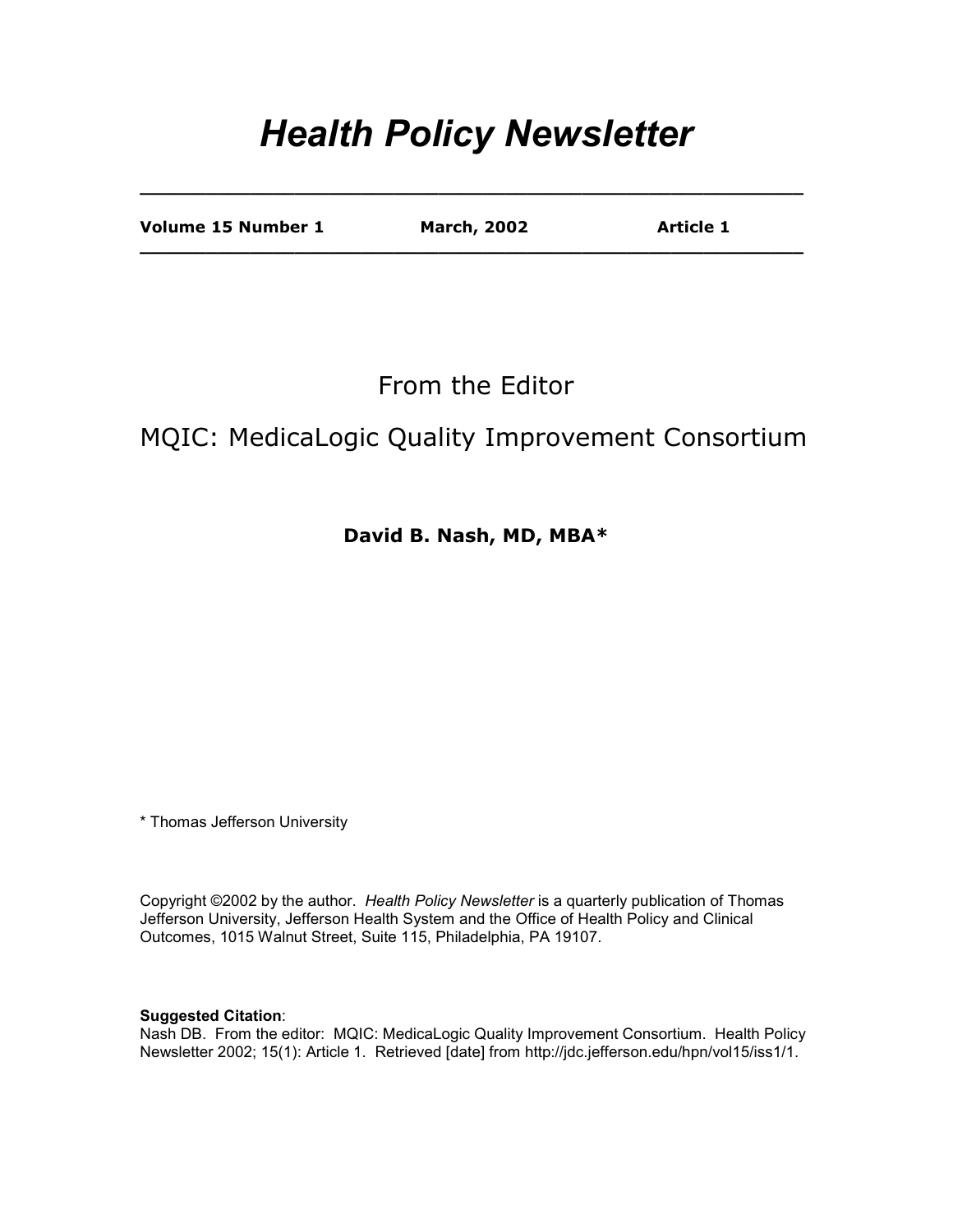### From the Editor:

## MQIC: MedicaLogic Quality Improvement Consortium

 $\overline{\phantom{a}}$  , and the contract of the contract of the contract of the contract of the contract of the contract of the contract of the contract of the contract of the contract of the contract of the contract of the contrac

Like many clinicians, especially those in primary care fields, I often wonder about many of the tightly held shibboleths of outpatient practice. For example, do we really know which particular statin helps lower cholesterol most effectively in real world practice? How often should a stable hypertensive patient be seen? And, how can we help to improve compliance rates with complex pharmaceutical regimens? In a word, I often wonder if what we are doing is efficient and beneficial for many of our patients. I know that there must be a better way.

In this space previously ("The Vision for a National Quality Report," September 2001), I have discussed the recent Institute of Medicine (IOM) landmark trilogy of reports calling on all healthcare entities to take decisive action to create the 21st century health care system – a system based on improved safety, effectiveness, patient centeredness, and one characterized by the timely and efficient delivery of services. These reports specifically recommend the rapid adoption of information technology in support of national goals for health care.

While technology alone is surely not the answer, the development of new information tools linked to the Internet may go a long way toward achieving those aforementioned IOM goals. I would like to report now on the efforts of one firm and a team of physicians and information scientists devoted to improving ambulatory care practice in the country. I will first describe the development and launch of the MedicaLogic Quality Improvement Consortium (MQIC) and discuss the evidence to support its design and long-range goals. I will report on my interviews with some early participants in this unique national program. MedicaLogic, a wholly-owned subsidiary of GE Medical Systems (Milwaukee, WI), operates three principal electronic medical record products including Logician, Chart Note, and Practice Profile. We will focus our attention on Logician. Logician currently boasts approximately 12,000 physician users at more than 500 sites across the country with literally millions of digital patient records. Astute readers of the newsletter will recall an article featuring the 10th Annual Raymond C. Grandon Lecture delivered by the senior physician leader of Medscape (at one time a component of MedicaLogic) on "E-commerce: What's Ahead for Healthcare" (September 2001). Dr. Abbie Leibowitz described Medscape's "Digital Health Solution" and its vision of a digital health record linking Logician to hand-held prescribing devices and consumer education web portals.

Today, according to Dr. Kevin Tabb, Director of Disease Management and Clinical Data Services for MedicaLogic, the company seeks to join with key Logician users to create the MQIC. Through this consortium, individual members will contribute aggregated de-identified patient data to a MedicaLogic HIPAA-compliant database. The goals of the parties involved in aggregating such information are to improve patient care, strengthen clinical reporting among consortium members, and enhance the use of clinical data for research with appropriate partners. Specifically, the MQIC will 1) provide access to anonymous patient de-identified pooled data for research and quality improvement purposes; 2) provide summary reports and information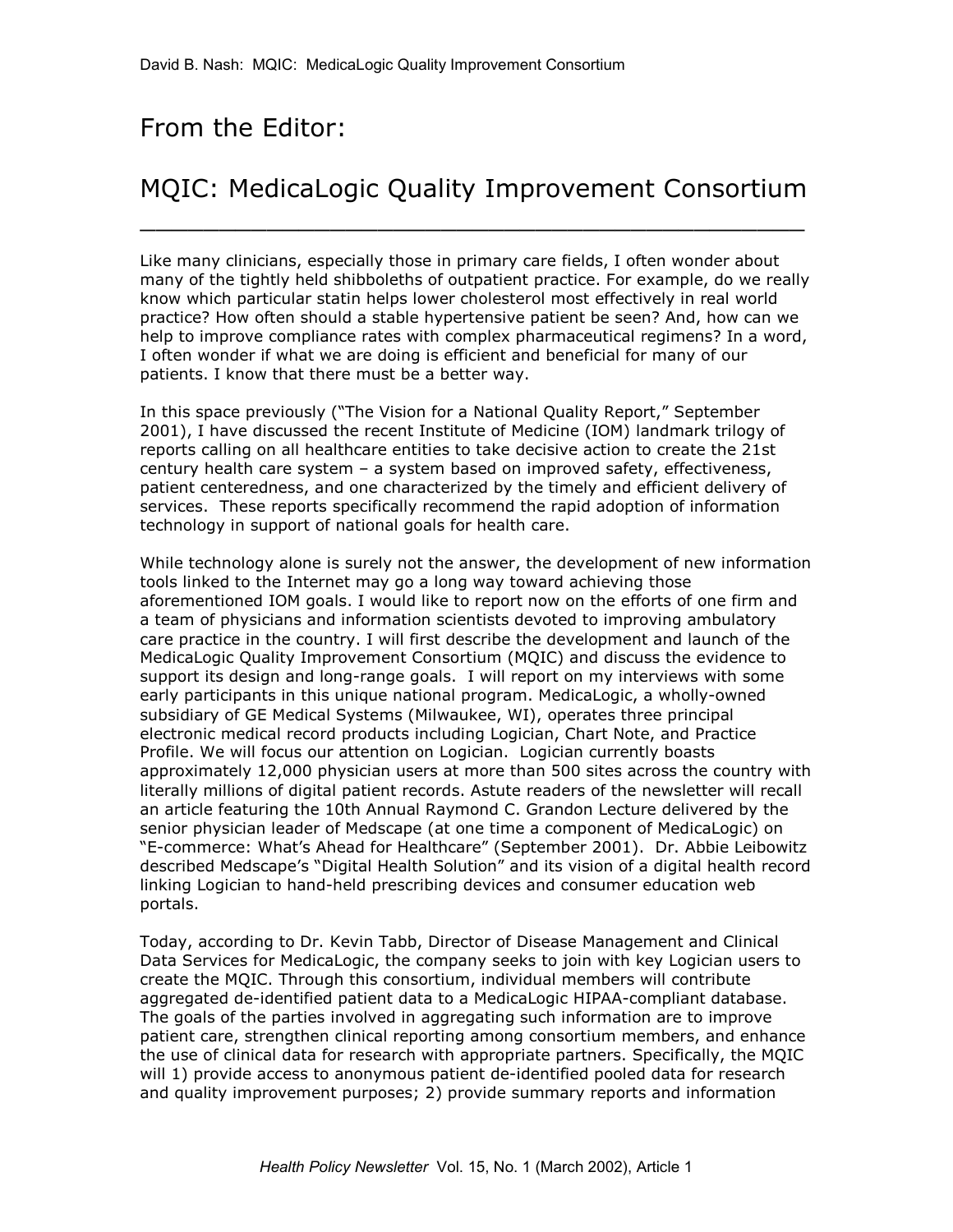about patterns of care for clinics, providers, and patients; and 3) participate in revenue sharing with outside medical partners in a strictly privacy compliant manner. In short, the MQIC will offer participants an expansive portrait of quality and care among members, while allowing more specific and detailed performance improvements to occur at the local level. Through the diffusion of health information among members, as well as support for research to improve quality of care and patient safety, the MQIC hopes to provide opportunities to harness the power of information systems technology to improve healthcare delivery and outcomes. How exactly might this work?

Through the creation of normative reports on the care of patients with a limited number of diseases, practitioners will have an opportunity to benchmark their performance against national standards. After reviewing these individualized benchmarking reports, users will reassemble periodically to meet and discuss specific opportunities for improvement in practice. For example, practitioners who are at variance with the National Diabetes Quality Improvement Project (DQIP) indicators might convene a working group to review possible process improvements in one another's practice. Clinicians who are having difficulty complying with the National Cholesterol Education Program guidelines<sup>1</sup> or related national programs<sup>2</sup> would benefit from an opportunity to discuss these improvements together in a nonpunitive, non-regulatory environment focused on improvement. Among the key chronic conditions targeted by the MQIC are diabetes, asthma, heart failure, and acute myocardial infarction. Readers will recognize that these clinical conditions are specifically referred to in the IOM reports, and several are so-called "core measures" targeted for improvement by major national organizations such as the Joint Commission on Accreditation of Healthcare Organizations (JCAHO), the National Committee on Quality Assurance (NCQA), and the American Medical Association (AMA).

The MQIC will utilize quality indicators from some of these organizations with regard to the care of patients with diabetes mellitus, for example. Among the key quality indicators will be hemoglobin A1C tests done in the reporting year in question, eye exams, lipid profiles, and specific indices with regard to the control of blood pressure and LDL cholesterol. Individual practices or groups participating in the MQIC will reap several key benefits, among them the opportunity to benchmark their individual performance against both a group norm as well as nationally accepted standards of practice. Participation in the consortium will give clinicians an opportunity to test their adherence to these guidelines and together collectively search for improved processes of care without undue scrutiny from any regulatory body.

Current MQIC participants are very enthusiastic about this path-breaking activity. Mr. Deane Morrison, Chief Information Officer of Capitol Region Healthcare in Concord, New Hampshire, reports that "to reap the full potential from our investment means we have to become more efficient and learn how to practice better." The nearly 120 employed physicians have been using Logician for more than 175,000 patient charts. Capitol Region Healthcare, according to Mr. Morrison, believes that "quality will improve and utilization of resources will be more appropriate."

Dr. Scott Yates, Medical Director of the North Texas Medical Group outside of Dallas, Texas, believes that his five partners will have "really for the first time an opportunity to reflect on how they are already practicing." Dr. Yates calls Logician "very robust" and hopes that the MQIC will give his partners insights into patient